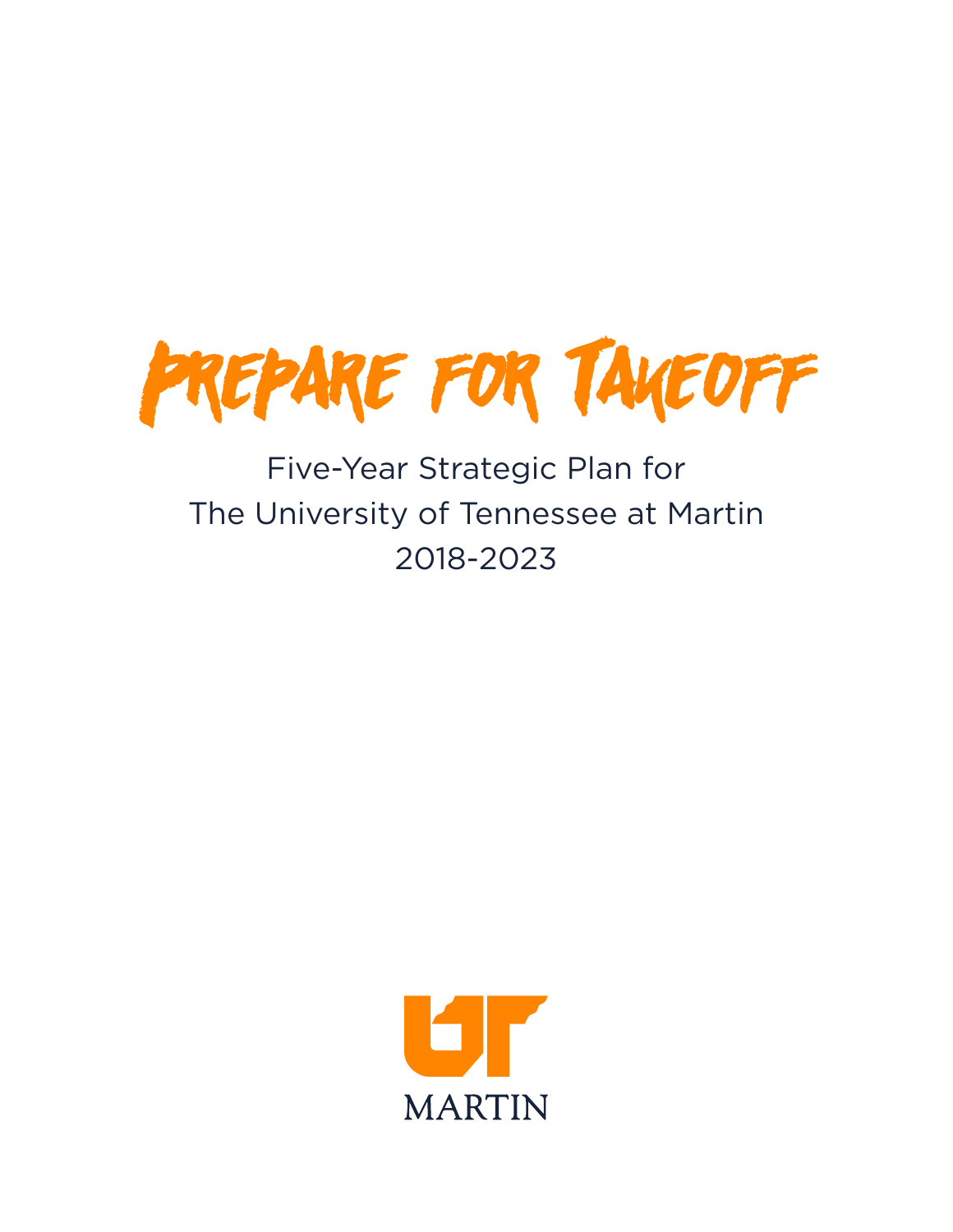Five-Year Strategic Plan for UT Martin

#### INTRODUCTION AND BACKGROUND

The University of Tennessee at Martin has been a fixture in the West Tennessee educational landscape since its founding as a private institution in 1900. From its roots as a branch campus for the University of Tennessee, UT Martin has grown into a comprehensive university with 6,700 students and multiple locations across West Tennessee and the premier, four-year university in the region.

In January 2017, Dr. Keith S. Carver, Jr., became the university's 11th Chancellor and, with interim Provost Dr. Rich Helgeson launched the first campus-wide Strategic Planning project in more than three decades. Fueled by the Chancellor's vision for UT Martin to "be a hub – the cultural, intellectual and social center for the region," the project was designed to set the course for the next five years. Highly interactive, the planning process engaged campus and external communities, highlighted critical priorities and provided clear methods for measuring progress.

This planning effort occurs at a critical time in Tennessee. In 2012, the University of Tennessee System implemented a comprehensive Strategic Plan for the System Administration and established a series of overarching themes for the statewide enterprise. That plan, as is UT Martin's plan, was developed in response to a very dynamic and changing higher education landscape.

Public colleges and universities are being asked by state and national accrediting bodies and government agencies to provide evidence of quality; increased access, graduation and retention rates; and more graduates than at any time in history.

Additionally, in 2010, the state of Tennessee adopted the Complete College Tennessee Act, an aggressive performance funding model. On the heels of this new paradigm for public funding, came a flurry of new state-approved programs such as the Tennessee Promise, Tennessee Reconnect and Tennessee Strong. While these programs help provide higher education access to a record number of Tennesseans, public colleges and universities are required to operate at new levels of accountability, efficiency and enterprise risk management to compete and thrive.

The context in Tennessee is not unlike the trends nationally and globally. The value and relevance of a higher education degree are being questioned as market expectations are increasingly career-focused at the same time that federal and state executives and legislators are holding steady or reducing public investment in education. There are many new tools on the horizon, but they are costly and require changes in the "business of education," including big data tools and predictive analysis enabled by new technologies, emerging demands for new curricular options as jobs of the future change dramatically, and increased philanthropic investment to sustain and grow institutional bottom lines. To maintain their support, consumers also desire leadership from colleges and universities to build and improve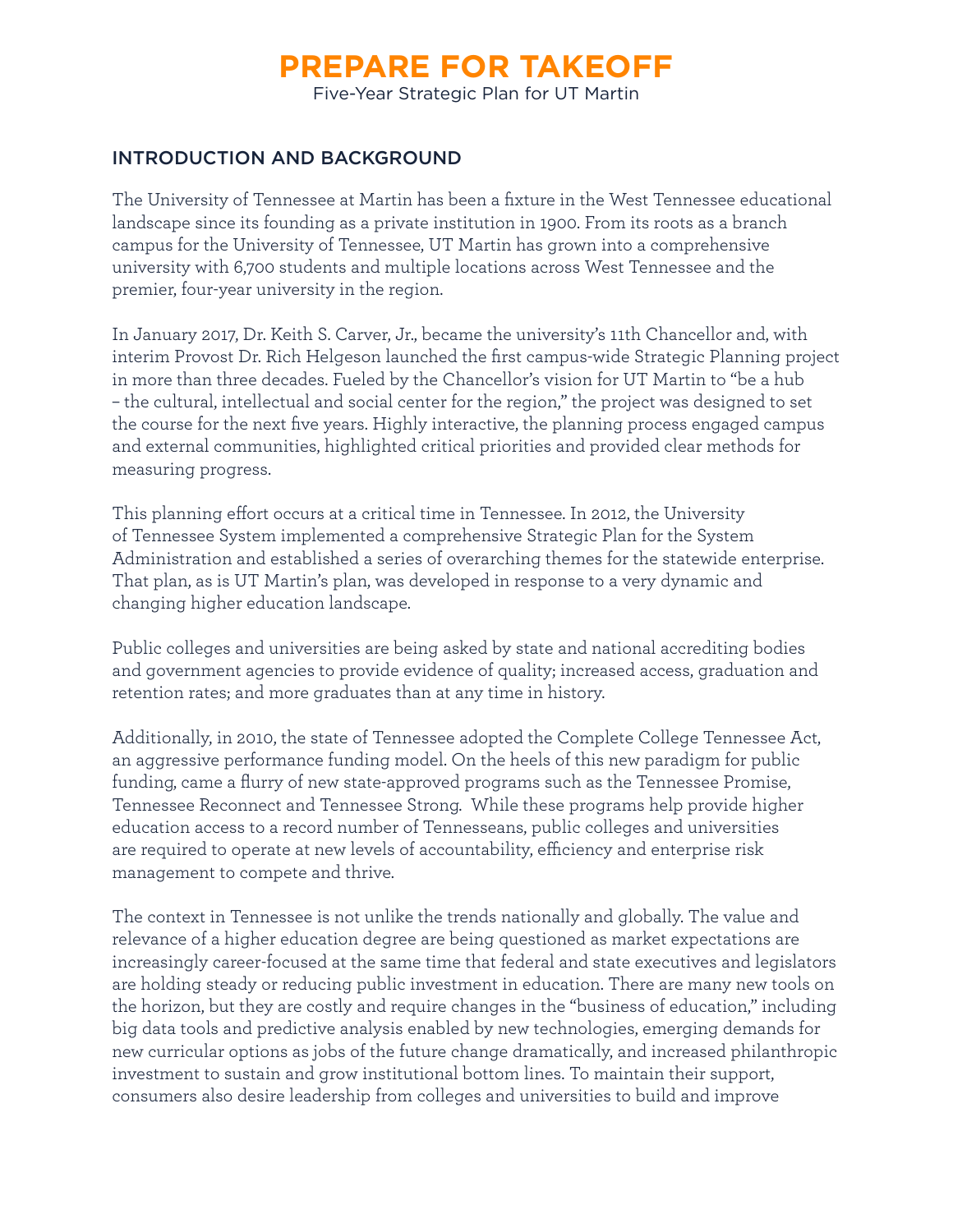Five-Year Strategic Plan for UT Martin

relationships – from public-private partnerships to strengthen local and regional economics, to greater diversity and inclusion, to demands for personalization in communication and other interactions.

Aligned with the UT System Strategic Plan objectives, UT Martin also launched its Strategic Planning project with a track record of success in several key areas: (1) mid-range or higher status among 10 peer institutions for academic, graduation and diversity rates; (2) a betterthan-average position among alumni for support as students, learning experiences and well-being, but who also sought higher levels of support for career preparation; and (3) a significant economic impact to West Tennessee for the local business community, tax revenues and future earnings of graduates.

Framed by all these factors, careful, thoughtful planning was essential for success.

#### THE STRATEGIC PLANNING PROCESS

Chancellor Carver launched the initial planning process in June 2017 with engagement activities designed to expand and strengthen relationships among faculty, staff, students, legislators, friends, alumni and the businesses and other organizations in the region. Planned for "impact," the process had several other objectives:

- Broad community and institutional alignment and commitment to the UT Martin of the future
- Focus on and delivery of key goals critical to student and regional economic success
- Maximizing UTM's value to students, stakeholders, the region and Tennessee

Nearly 600 individuals participated in the planning effort, including task force members, focus groups and targeted and broad outreach to campus and external constituencies.

Leading the process was a 15-member Steering Committee of faculty, staff, students, alumni and business leaders:

- Rich Helgeson (chair) UTM Interim Provost & Vice Chancellor for Academic Affairs & Professor, UTM Department of Engineering
- Kiara Castleman Assistant Registrar, Office of Academic Records
- Chris Caldwell President of UTM Faculty Senate & Professor, UTM Department of Mathematics and Statistics
- Charley Deal UTM Interim Director of Research, Grants and Contracts & Executive Director, WestStar
- Pete Gibson UTM Employee Relations Council Representative & Administrative Specialist, Maintenance Center
- Nell Gullett Professor, UTM Department of Accounting, Finance, Economics, and Political Science
- Jennifer Hampton Edward Jones, Martin, & UTM alumna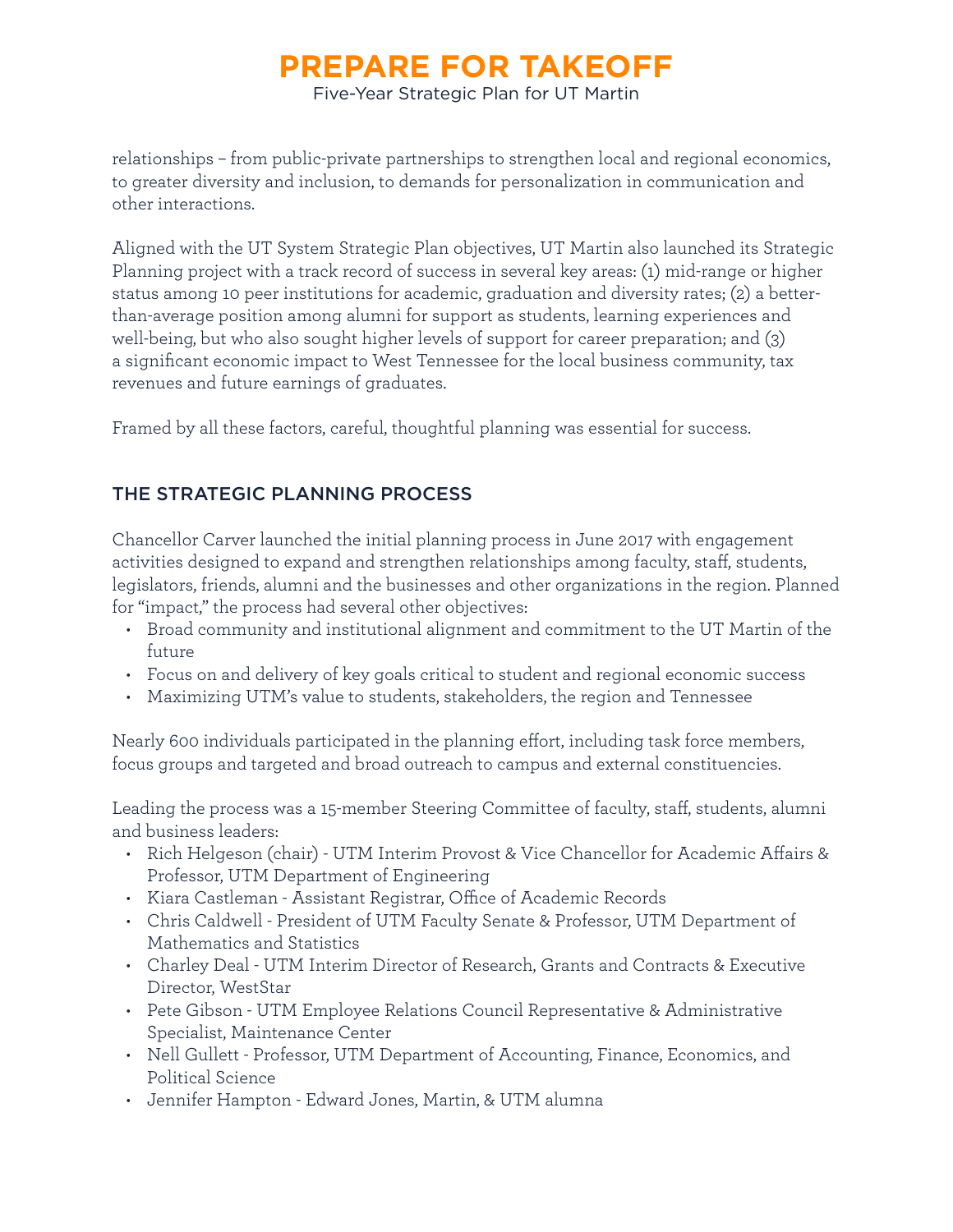Five-Year Strategic Plan for UT Martin

- Jordan Long President of UTM Student Government Association
- Jamie Mantooth Executive Director, UTM Enrollment Services and Student Engagement
- Petra McPhearson UTM Vice Chancellor for Finance and Administration
- Richard Robinson Associate Professor, UTM Department of Communications
- Brian Smith The Sideline, Martin, & UTM alumnus
- Brad Thompson Director of Martin Community Development
- Margaret Toston UTM Vice Chancellor for Student Affairs
- Todd Winters Dean, UTM College of Agriculture and Applied Sciences & Professor, UTM Department of Agriculture, Geosciences, and Natural Resources

Activities of the transparent process were reported in a timely fashion through campus updates and a dedicated website allowing the UT Martin community to track the project from start to finish. **http://www.utm.edu/strategic/**

#### PROJECT DESIGN

The year-long planning process consisted of five (5) phases:

#### **PHASE 1: Project Launch (June-September 2017)**

In this initial phase, the Steering Committee was formed and broad stakeholder engagement began. UT Martin also conducted some benchmarking and external assessment activities. The website and project communications efforts were launched.

#### **PHASE 2: Data Analysis and Strategic Directives (September-October 2017)**

This began by finalizing the project plan and high-level strategic directives by the Chancellor's leadership team. The process also finalized an environmental scan.

#### **PHASE 3: Goals and Engagement (November 2017-February 2018)**

This phase included the development of an initial strategic framework developed by the Steering Committee. Task Forces were also formed and charged.

#### **PHASE 4: Draft Strategic Plan and Business Plan (February-April 2018)**

The fourth phase included the development of the first draft of the Strategic Plan. It also included the development of a business plan and resource plan framework.

#### **PHASE 5: Engagement and Final Draft Plan (April-May 2018)**

This phase utilized broad stakeholder engagement and the drafting of an implementation framework. The Steering Committee also revised and recommended a final draft plan.

#### **PHASE 6: Final Strategic Plan and Implementation Launch (May-June 2018)**

This final phase of the planning project involved the leadership team finalizing the plan, setting an implementation strategy and schedule, and determining a budget. A dashboard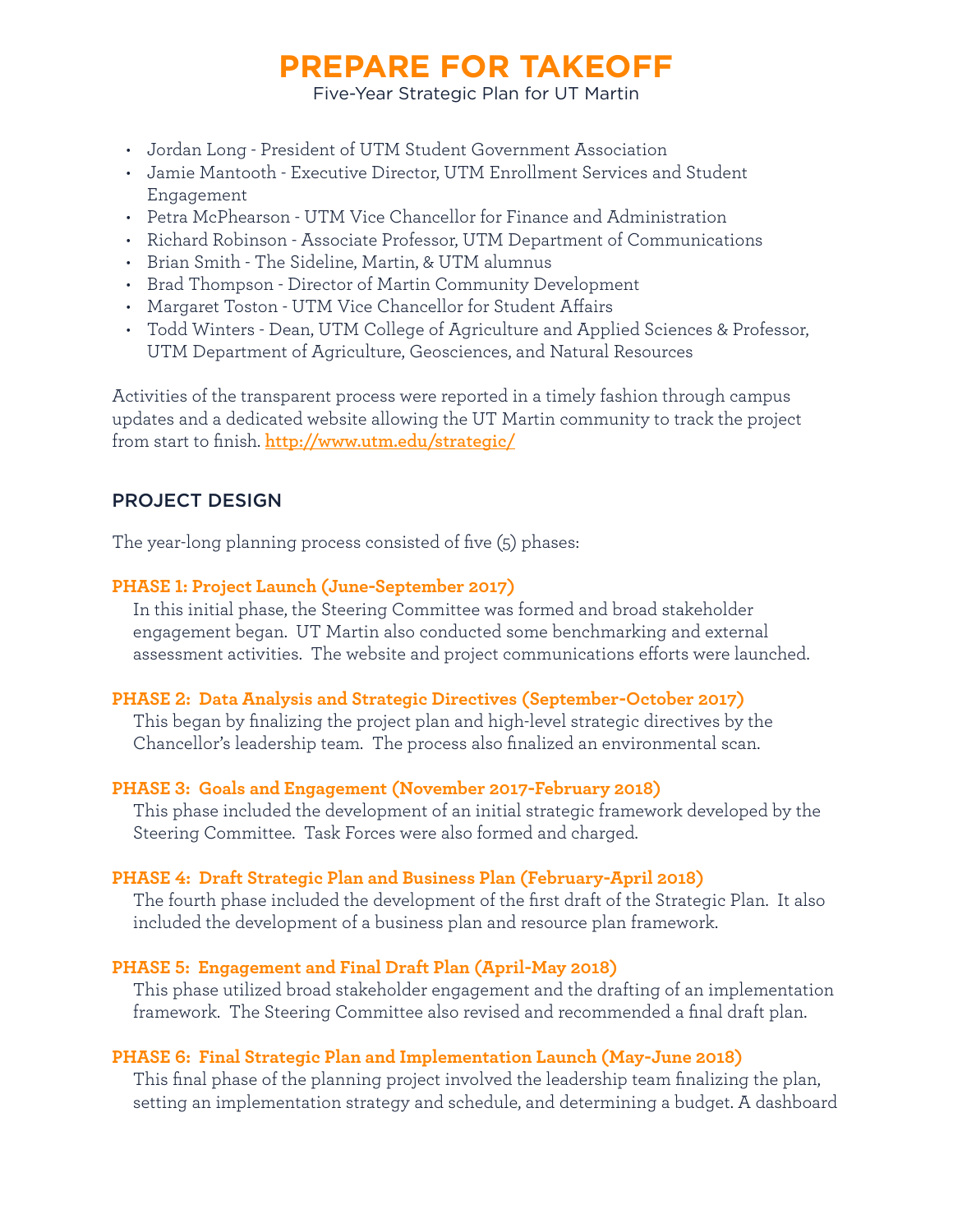Five-Year Strategic Plan for UT Martin

will be developed to measure and report progress. A draft plan will be presented to the UT Board of Trustees at the June 2018 annual meeting. Following Board of Trustee approval, implementation of the plan will begin.

#### REVISED MISSION STATEMENT

**The University of Tennessee at Martin educates and engages responsible citizens to lead and serve in a diverse world.**

#### CORE VALUES

#### **We value…**

- Academic Program Excellence
- Student Experience and Success
- Inclusion
- Advocacy and Service

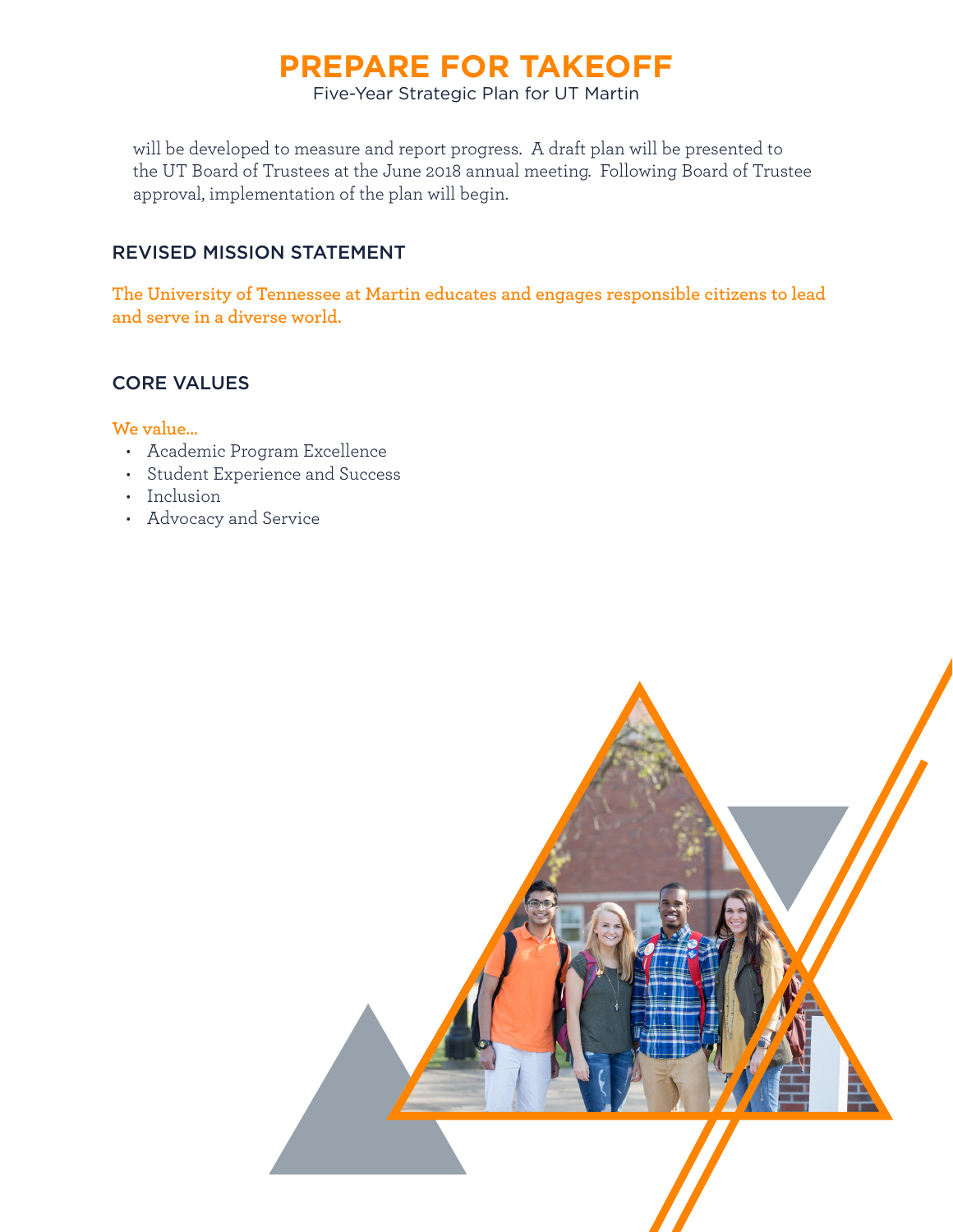Five-Year Strategic Plan for UT Martin

#### STRATEGIC GOALS AND OBJECTIVES

**Goal I: Prepare graduates to be responsible, informed and engaged citizens in their workplaces and the larger community.**

- 1. Be a leader in public education for excellent academic programs.
- 2. Implement high-impact educational experiences in and out of the classroom.
- 3. Prioritize our students' development of essential life skills.

**Performance Goal Statement I** – By 2023, provide high-quality educational experiences to all of our undergraduate students through high-impact activities, such as domestic and international studies, research and mentorships, and as measured by increased overall positive alumni and employer satisfaction survey results.

#### **Goal II: Recruit, retain and graduate students prepared for careers, professions and life.**

- 1. Implement a comprehensive and aggressive Strategic Enrollment Management (SEM) plan in all areas of the university.
- 2. Amplify the collegiate experience through co-curricular programs and activities that increase student engagement in campus life.
- 3. Educate responsible citizens for careers, professions, service and personal well-being.

**Performance Goal Statement II** - By 2023, using current retention and graduation data and recruitment data currently being established, UTM will achieve the following benchmarks:

- Recruitment 1,400 freshmen and 600 transfers (+26.4%)
- Retention 80% (+ .8% per year)
- Graduation 53% (6-year rate)

#### **Goal III: Ensure a campus that is open, accessible and welcoming to all.**

- 1. Elevate support and visibility of the office of multicultural affairs.
- 2. Demonstrate commitment to the richness of UTM's diversity and inclusiveness through more spaces for students, faculty and staff to gather around their interests while respecting the free speech rights of students and faculty.
- 3. Establish a plan for recruiting diverse faculty and staff on an inclusive campus.

**Performance Goal Statement III** – By 2023, using baseline data established in 2019, increase level of student engagement in culturally diverse activities by 10%.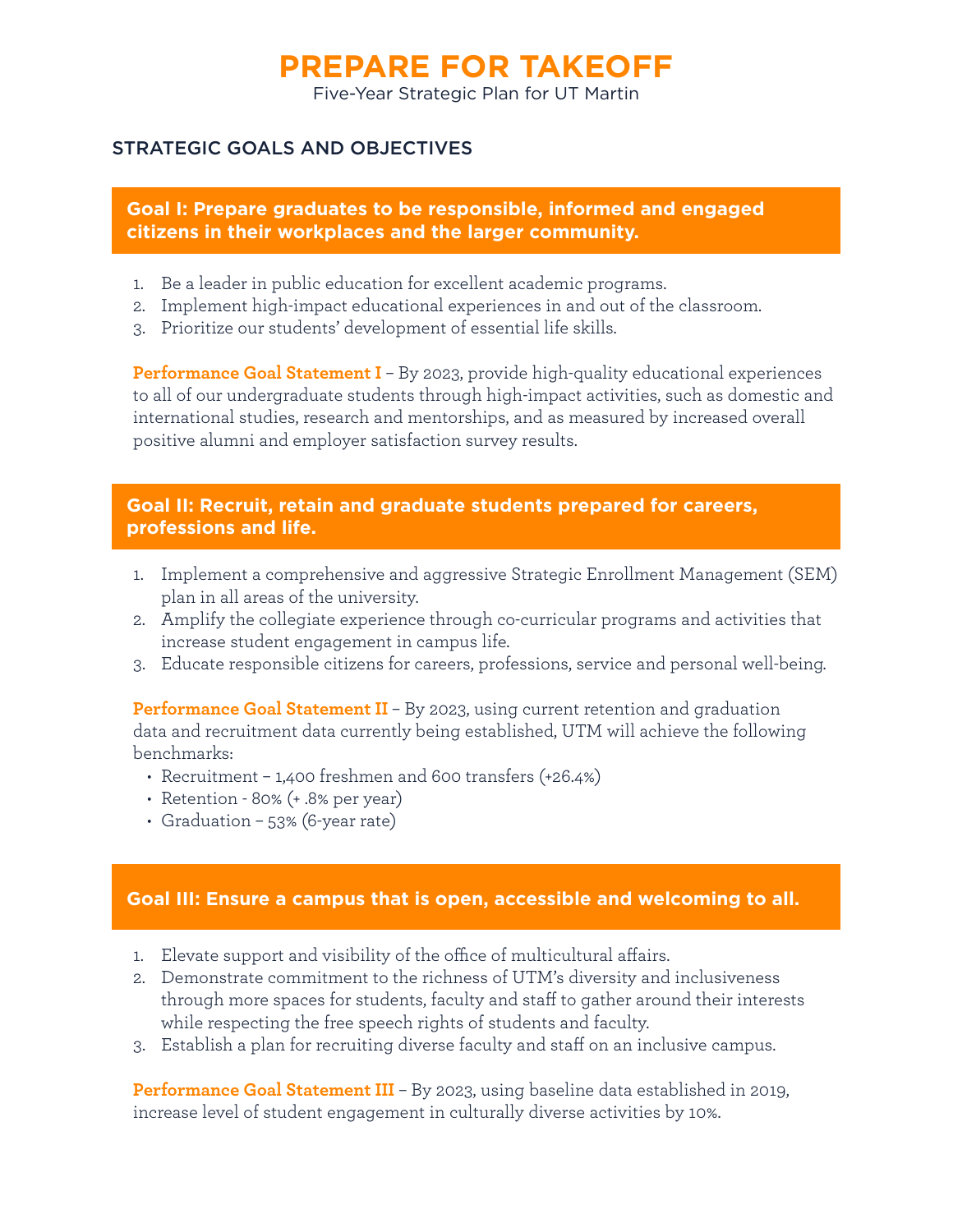Five-Year Strategic Plan for UT Martin

#### STRATEGIC GOALS AND OBJECTIVES

**Goal IV: Promote strategic, sustainable and responsible stewardship of human, financial and capital resources in support of university goals and objectives.**

- 1. Enhance and diversify revenue streams through internal cost efficiencies, philanthropy and partnerships.
- 2. Implement more competitive salary and compensation plans to attract and retain a qualified and diverse workforce.
- 3. Prioritize critical facilities growth and improvements that advance our strategic goals.

**Performance Goal Statement IV** - By 2023, promote strategic, sustainable and responsible stewardship of human, financial and capital resources in support of university goals and objectives by increasing median compensation to that of peer institutions, revenues by 25%, and facility maintenance to level 2 APPA standards.

#### **Goal V: Improve the vitality and prosperity of West Tennessee and beyond and increase the visibility of UT Martin through service and advocacy.**

- 1. Create awareness of being the cultural hub for Northwest Tennessee and the region.
- 2. Promote civic engagement through service learning, internships, undergraduate research and travel study.
- 3. Designate an office to serve as a clearinghouse, and coordinate outreach and community activities directed at research, outreach and economic development.
- 4. Implement a comprehensive strategic communications and marketing plan in support of our focused direction and increased contributions to our communities, region and state.

**Performance Goal Statement V** - By 2023, through a newly-designated office focusing on research, outreach and economic development, the university will increase research and public service activities from the 2019 baseline data.